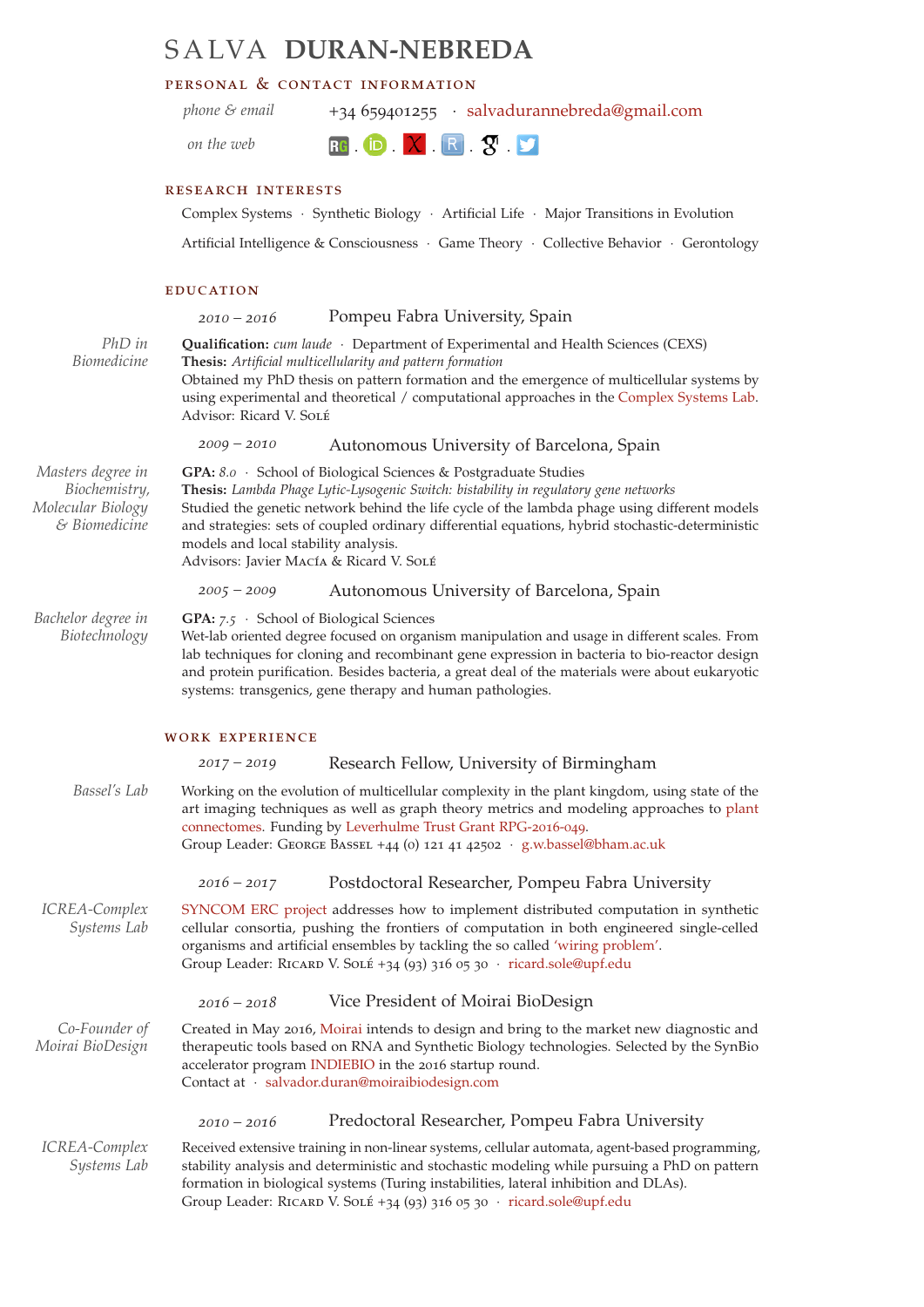#### peer-reviewed publications

†= *These authors equally contributed to the article.*

# = *Corresponding author.*

IF = *Journal Impact Factor, retrieved from Thomson Reuters [Web of Science.](http://thomsonreuters.com/thomson-reuters-web-of-science/)*

*2019* Duran-Nebreda S. and Bassel GW.# *Quantitative analysis of plant organ design using a 3D Digital Tissue Atlas of Arabidopsis thaliana* **Submitted to Cell Systems**.

SOLÉ R.#, FONTICH E., *DURAN-NEBREDA S., MONTAÑEZ R., PIÑERO J., AND VALVERDE S. The paradox of low oceanic plastic debris: evidence for evolved microbial biodegradation?* **Submitted to JRS Open Science**.

Duran-Nebreda S.# and Bassel GW#. *Biological computation in plants: distributed information processing in the solid state*. **Phil Trans Royal Soc B** (IF 5,67- Q1). April 2019, [DOI:](http://dx.doi.org/10.1098/rsif.2017.0484) 10.1098[/rsif.](http://dx.doi.org/10.1098/rsif.2017.0484)2017.0484.

Jackson MDB., Duran-Nebreda S., Kierzkowski D., Strauss S., Xu H., Landrein B., Hamant O., Smith RS., Johnston I. and Bassel GW.# *Global topological order emerges through local mechanical control of cell divisions in the Arabidopsis shoot apical meristem* **Cell Systems** (IF 8,99 - Q1). January 2019, DOI: 10.1016[/j.cels.](https://doi.org/10.1016/j.cels.2018.12.009)2018.12.009.

2018 SÁNCHEZ-MONTESINO R., BOUZA-MORCILLO L., MARQUEZ J., GHITA M., DURAN-NEBREDA S., STAMM P., GÓMEZ L., HOLDSWORTH MJ., BASSEL GW. AND OÑATE-SÁNCHEZ L.# NAC transcription *factors promote GA-mediated endosperm cell expansion and germination control in Arabidopsis seeds*. **Molecular Plant** (IF 9,33 - Q1). December 2018, DOI: 10.1016[/j.molp.](https://doi.org/10.1016/j.molp.2018.10.009)2018.10.009.

SOLÉ R.#, MONTAÑEZ R., DURAN-NEBREDA S., R. AMOR D., VIDIELLA B. AND SARDANYÉS J. *Population dynamics of synthetic Terraformation motifs*. **JRS Open Science** (IF 2,24 - Q2). January 2018, DOI: 10.1098[/rsif.](http://dx.doi.org/10.1098/rsif.2017.0484)2017.0484.

Duran-Nebreda S. and Bassel GW.# *Fluorescein transport assay to assess bulk flow of molecules through the hypocotyl in* Arabidopsis thaliana. **Bioprotocols**. February 2018.

Sole´ R.#, Olle´-Vila A., Vidiella B., Duran-Nebreda S. and Conde-Pueyo N. *The road to synthetic multicellularity*. **Current Opinion in Systems Biology** (IF - Undetermined). January 2018, DOI: 10.1016[/j.coisb.](https://doi.org/10.1016/j.coisb.2017.11.007)2017.11.007.

*2017* Duran-Nebreda S. and Bassel GW.# *Bridging the scales in plant biology using network science*. **Trends in Plant Science** (IF 11,91 - Q1). October 2017, DOI: 10.1016[/j.tplants.](http://dx.doi.org/10.1016/j.tplants.2017.09.017)2017.09.017.

Carrignon S.#†, Olle´-Vila A.#†, Duran-Nebreda S.#†and Adams J.N. *Modeling the Coevolutionary Dynamics in the Lobaria pulmonaria Lichen Symbiosis* (Santa Fe Summer School project).

Jackson MDB., Duran-Nebreda S. and Bassel GW.# *Network-based approaches to quantify developmental processes*. **JRS Interface** (IF 3,82 - Q1). October 2017, DOI: 10.1098[/rsif.](http://dx.doi.org/10.1098/rsif.2017.0484)2017.0484.

R. AMOR D., MONTAÑEZ R., DURAN-NEBREDA S. AND SOLÉ R.# Spatial dynamics of synthetic *microbial mutualists and their parasites*. **PLoS Computational Biology** (IF 4,59 - Q1). August 2017, DOI: 10.1371[/journal.pcbi.](https://doi.org/10.1371/journal.pcbi.1005689)1005689.

Jackson MDB., Xu H., Duran-Nebreda S., Stamm P., and Bassel GW.# *Topological analysis of multicellular complexity in the plant hypocotyl*. **eLife** (IF 7,73 - Q1) 6:e26023. July 2017, [DOI:](http://doi.org/10.7554/eLife.26023) 10.7554[/eLife.](http://doi.org/10.7554/eLife.26023)26023.

2016 BONFORTI A.<sup>†</sup>, DURAN-NEBREDA S.<sup>†</sup>, MONTAÑEZ R. and SOLÉ R.# *Spatial self-organisation in hybrid models of multicellular adhesion*. **Chaos** (IF 1,76 - Q2) 26, 103113 (2016), DOI: 10.1063/1.[4965992](http://doi.org/10.1063/1.4965992).

Duran-Nebreda S.†, Bonforti A.†, Montanez ˜ R.†, Valverde S. and Sole´ R.# *Emergence of proto-organisms from bistable stochastic differentiation and adhesion*. **JRS Interface** (IF 3,86 - Q1). April 2016, DOI: 10.1098[/rsif.](http://doi.org/10.1098/rsif.2016.0108)2016.0108.

Olle´-Vila A.†, Duran-Nebreda S.†, Conde-Pueyo N.†, Montanez ˜ R. and Sole´ R.# *Design principles for synthetic organs and organoids: the possible and the actual.* **Integrative Biology** (IF 3,76 - Q1). April 2016, [DOI:](http://doi.org/10.1039/C5IB00324E) 10.1039/C5IB00324E.

Duran-Nebreda S. and Sole´ R.# *Toward synthetic spatial patterns in engineered cell populations with chemotaxis.* **ACS Syn Bio** (IF 3,95 - Q1). April 2016, DOI: 10.10.1021[/acssynbio.](http://doi.org/10.1021/acssynbio.5b00254)5b00254.

SOLÉ R.#, CARBONELL M., DURAN-NEBREDA S., R. AMOR D., and MONTAÑEZ R. Synthetic collec*tive intelligence.* **Biosystems** (IF 1,47 - Q2). February 2016, DOI: 10.1016[/j.biosystems.](http://doi.org/10.1016/j.biosystems.2016.01.002)2016.01.002.

*2015* Sole´ R.#, Montanez ˜ R. and Duran-Nebreda S. *Synthetic Circuit Designs for Earth Terraformation.* **BMC Biology Direct** (IF 4,67 - Q1). July 2015, 10:37. *DOI: 10.1186/s[13062](http://doi.org/10.1186/s13062-015-0064-7)-015-0064-7*.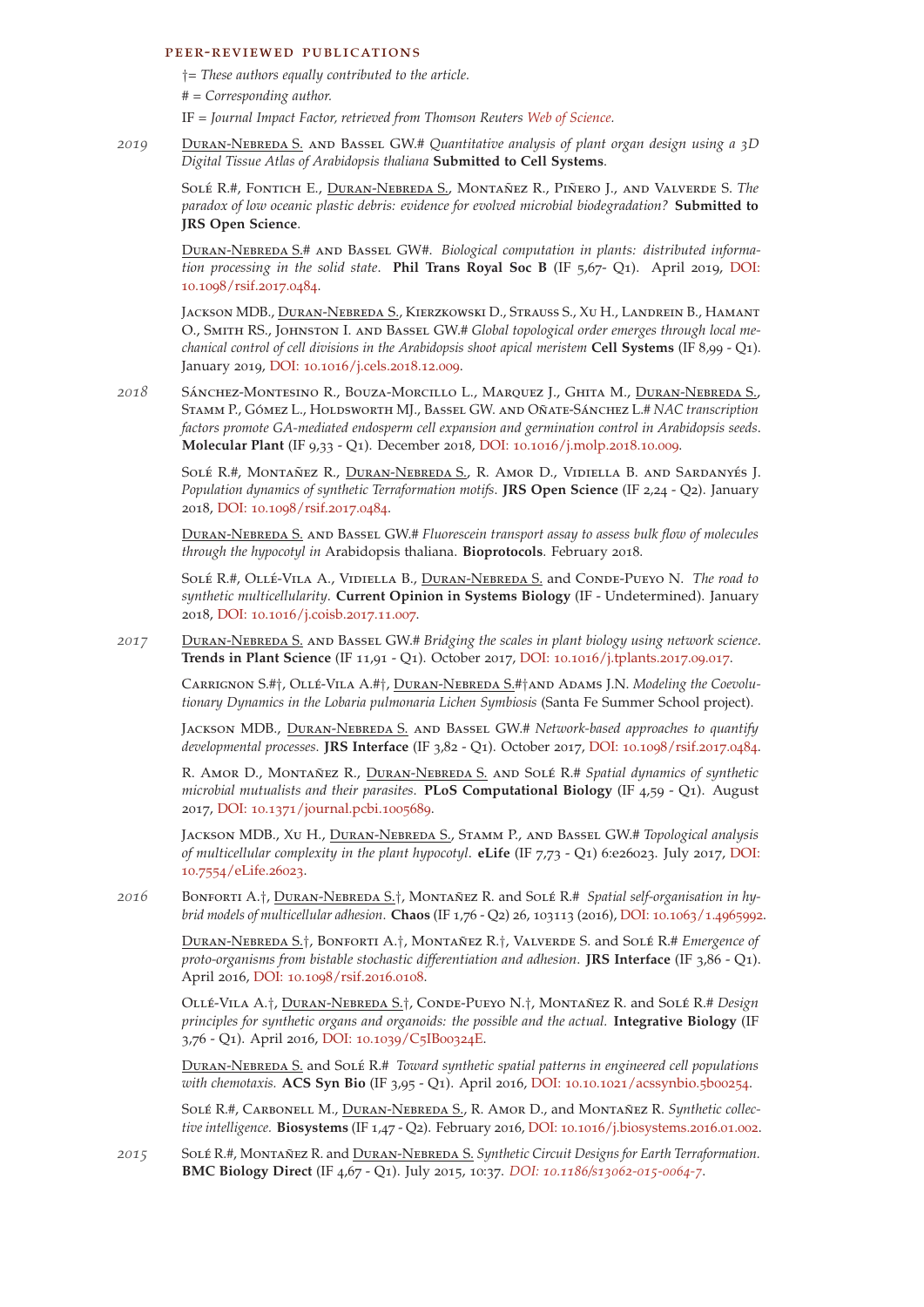Duran-Nebreda S. and Sole´ R.# *Emergence of multicellularity in a computational model of cell growth, death and aggregation under size-dependent selection.* **JRS Interface** (IF 3,92 - Q1). January 2015, DOI: 10.1098[/rsif.](http://dx.doi.org/10.1098/rsif.2014.0982)2014.0982.

2014 CARBONELL M.<sup>†</sup>, DURAN-NEBREDA S.<sup>†</sup>, MONTAÑEZ R., SOLÉ R., MACÍA J.# and RODRÍGUEZ-CASO C.# *A bottom-up characterisation of transfer functions for synthetic biology designs: lessons from enzymology.* **Nucleic Acids Research** (IF 9,11 - Q1). November 2014, DOI: 10.1093[/nar/gku](http://dx.doi.org/10.1093/nar/gku964)964.

## book chapters & science outreach publications

*2016* Duran-Nebreda S., Montanez ˜ R. Bonforti A., and Sole´ R. *The paths to artificial multicellularity: from physics to evolution.* KJ. Niklas and SA. Newman (eds.), *Multicellularity: Origins and Evolution*. **MIT Press, Massachussets**. February 2016, 149-168.

Sole´ R., Montanez ˜ R. and Duran-Nebreda S. *Hacia una bioingenier´ıa del planeta.* **Investigacion´ y Ciencia**. June 2016. Published in the [spanish version](http://www.investigacionyciencia.es/revistas/investigacion-y-ciencia/numero/477/hacia-una-bioingeniera-del-planeta-14248) of Scientific American.

- *2015* Sole´ R. and Duran-Nebreda S. *In silico transitions to multicellularity*. AM. Nedelcu and I. Ruiz-Trillo (eds.) *Evolutionary Transitions to Multicellular Life: Principles and Mechanisms*. **Springer-Verlag, London**. April 2015, 576, 342-348. Available through *[ArXiv](http://arxiv.org/abs/1403.3217)*.
- *2011* Duran-Nebreda S. *Cinco preguntas sobre Biolog´ıa Sintetica. ´* **Encuentros en la biolog´ıa**. February 2011, issue 136, 67-68. Popular science magazine of the UoM, manuscript in spanish [here.](http://dialnet.unirioja.es/servlet/articulo?codigo=3825903)

#### teaching & mentoring

*2015–2016* Secondary PI, Pompeu Fabra University

*iGEM - BCN* [Mentored a team of undergraduates who compete in the](http://igem.org/About) [international Genetic Engineered](http://igem.org/About) [Machines competition,](http://igem.org/About) performing an advisory role (PI) in the development of theoretical/computational models and synthetic biology wet-lab.

*2012–2013* Assistant Teacher, Pompeu Fabra University

- *Mathematical* **[Degree in Biomedical Engineering](http://www.upf.edu/esup/en/titulacions/graus/grau-eng_biomedica/pla/)** · 16 hours of programming sessions about classic models *Biomodeling* in biology: ecological interactions, epidemiology, fractals, tumour growth and immune systems.
- *Evolutionary* **[Degree in Biomedical Engineering](http://www.upf.edu/esup/en/titulacions/graus/grau-eng_biomedica/pla/)** · 16 hours of programming sessions about non-selection *Algorithms* paradigms, search spaces and genotype-phenotype mapping in evolutionary algorithms.
- *Cell and Tissue* **[Degree in Biomedical Engineering](http://www.upf.edu/esup/en/titulacions/graus/grau-eng_biomedica/pla/)** · 15 hours of wet-lab about standard synthetic biology *Engineering* procedures: cloning, screening, transfer functions and data fitting with hill functions.

| March 2019       | COURSES, CONFERENCES & RESEARCH STAYS<br>CONFERENCE • CompleNet poster presentation on organ design and complexity quantification<br>through network theory in A. thaliana (Tarragona, ES).                                                                                              |
|------------------|------------------------------------------------------------------------------------------------------------------------------------------------------------------------------------------------------------------------------------------------------------------------------------------|
| <i>July</i> 2018 | CONFERENCE · Society of Experimental Biology with accepted talk at the satellite Systems<br>analyses of multicellularity complexity and organ biology (Florence, IT).                                                                                                                    |
| March 2018       | CONFERENCE $\cdot$ Computation by natural systems (Milton Keynes, UK).                                                                                                                                                                                                                   |
| Summer 2016      | COURSE · Santa Fe Summer School (New Mexico, USA).                                                                                                                                                                                                                                       |
| December 2014    | RESEARCH STAY · Santa Fe Institute (New Mexico, USA).                                                                                                                                                                                                                                    |
| July 2013        | CONFERENCE · Synthetic Biology 6.0 (Imperial College, UK).<br>Poster presentation PA-031: Lessons from enzymology: How do ribosome binding sites effect affinity<br>and basal expression in inducible genetic devices? CARBONELL M., DURAN-NEBREDA S., MACÍA J.<br>and RODRÍGUEZ-CASO C. |
| June $2013$      | COURSE • Computer Optimized Microscopy (University of Barcelona, ES).                                                                                                                                                                                                                    |
| October 2012     | CONFERENCE • Institute of Evolutionary Biology Retreat at IEC (Barcelona, ES)<br>Poster presentation: Emergence of multicelullarity in a computational model of cell growth, death and<br>aggregation under size-dependent selection. DURAN-NEBREDA S. and SOLÉ R.                       |

- *Spring* 2012 RESEARCH STAY · [Santa Fe Institute](http://www.santafe.edu/) (New Mexico, USA).
- *July 2011* Course · Systems Microscopy (University of Malaga, ES). ´